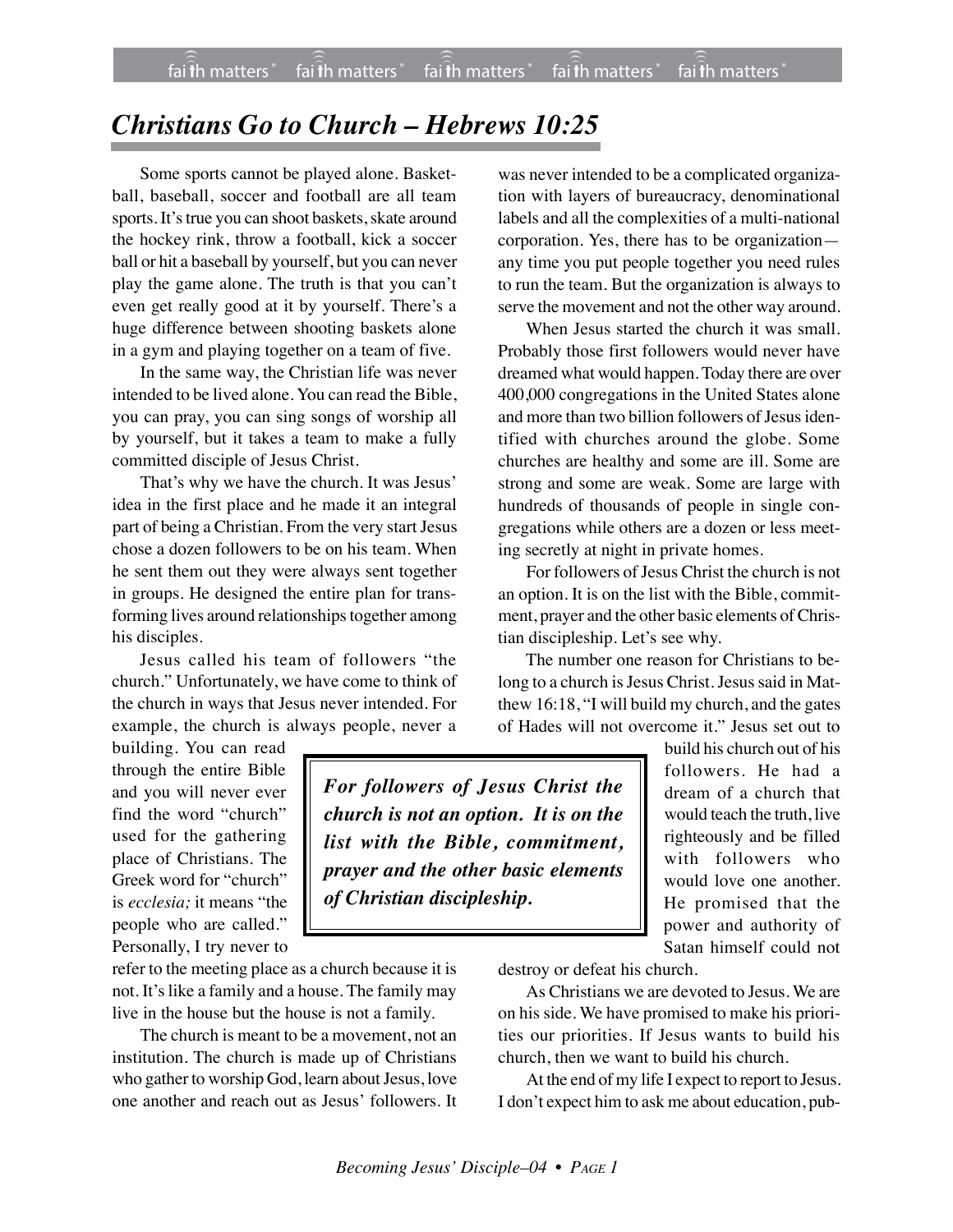lishing, broadcasting or a thousand other good causes. I expect him to ask me about his church. Not that the other things are not good and important because I believe that they are. It's just that Jesus made so clear in the Bible that his first priority is his church and, as a disciple of Jesus, his priority must be my priority.

In the New Testament book of Ephesians (and elsewhere in the New Testament), the church is repeatedly referred to as "The Body of Christ." This is a very important teaching for disciples of Jesus to understand. The Bible refers to two bodies of Jesus. Body number one is the physical body of Jesus that was born in Bethlehem, grew up in Nazareth, died on the cross, was buried, rose back to life and ascended to heaven. When Body Number One was on earth it represented God on earth. Body Number One had supernatural gifts to accomplish God's purposes. When Jesus returned to heaven he established Body Number Two.

Body Number Two is the church of Jesus Christ of which every Christian is a part. Our job is to represent God on earth. Body Number Two has supernatural gifts to accomplish God's purposes. We are the body of Jesus Christ in our world today!

The reason Christians gather and participate in churches is for Jesus' sake. We do this for Jesus. It is impossible to be a committed disciple of Jesus independent of the church.

Some Christians may object. They argue that churches have problems. Churches have people they don't like. Churches often fail to faithfully obey the Bible. Churches have all kinds of things they don't like—songs, sermons, offerings, buildings, programs . . . and especially people. Therefore, some Christians divorce themselves from the church of Jesus Christ because it doesn't measure up to their expectations and standards.

Well, I agree. Churches do often fall short. Churches have problems. Churches fail. But so does my body. It doesn't look the way I would like it to look. It doesn't do what I would like it to do. It doesn't feel the way I would like it to feel. But, I don't give up on it. I do the best I can with the body I have. And, it's the same with the church. We do the best we can with the Body of Christ that we have.

Most important of all, disciples participate in the life of the church for Jesus' sake. We give Christ's church our love, loyalty and support for the sake of Christ our Savior and Lord.

While we engage in the church most for Jesus, we also are here for others. Hebrews 10:23-25 says:

Let us hold unswervingly to the hope we profess, for he who promised is faithful. And let us consider how we may spur one another on toward love and good deeds. Let us not give up meeting together, as some are in the habit of doing, but let us encourage one another.

Isn't that interesting? The reason Christians come to church is to encourage and help others. We don't do it for ourselves; we do it to bless others. Romans 15:1 tells us, "We who are strong ought to bear with the failings of the weak and not to please ourselves. Each of us should please his neighbor for his good, to build him up." We go to church to strengthen others. We go to church to help those who are hurting and failing. We go to church to please our neighbors and to build them up.

John Kennedy's most famous line from his inauguration speech was, "Ask not what your country can do for you, but what you can do for your country." That's the way the church, the Body of Christ, functions. We go to church to be a blessing more than to be blessed. We go to give more than to receive. We go to serve more than to be served. We go for others.

There is not a week that goes by when I do not hear a story of those who have been blessed by Christians in the church. Sometimes the stories are secondhand, but most often they are letters, notes, phone calls or personal conversations. I am told about hurting people who received the prayers of people from Wooddale Church. I read about families that have been blessed by the financial generosity of those they know from church—individuals who give away money, hospitality, free plane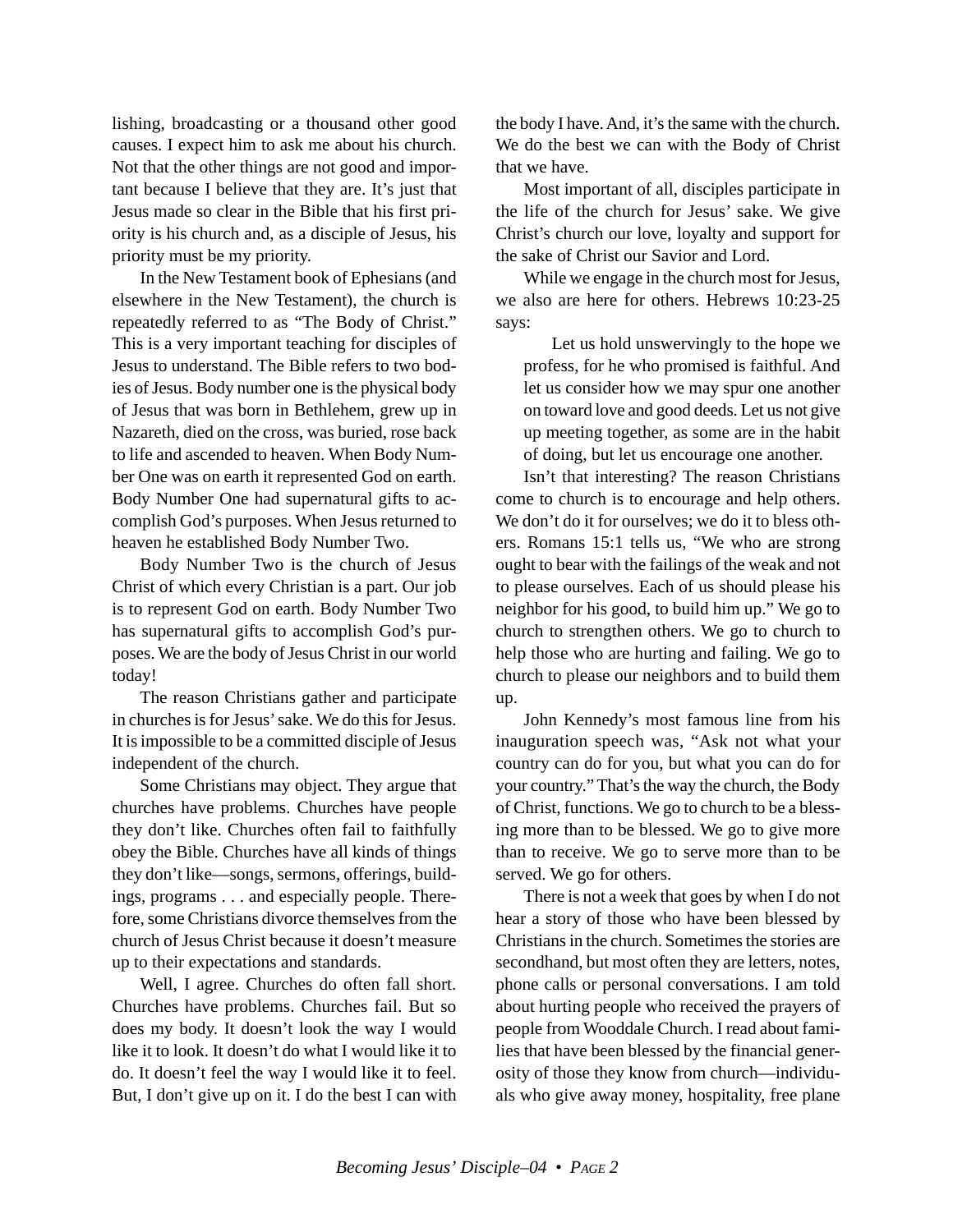tickets, Bibles, cars and more to help others. They don't do it for recognition or for a tax deduction. They do it because they are part of the Body of Christ and they love to bless others.

A few months ago a pastor's wife in another state introduced herself to me and told about her difficult childhood twenty-some years ago as a young girl growing up in the Twin Cities. Her family had no money and nothing to eat. She said that her schoolteacher showed up at the door with a load of food to feed them all. She said it impacted her life forever. When she and her husband and children travel to Minnesota every few years they always attend Wooddale Church with the hope of seeing that teacher who was the agent of Jesus Christ in her life.

Why does a disciple of Jesus Christ go to church? Why does a disciple attend services, become a church member, teach Sunday School, give money, meet people, pray for others, shake hands,

warmly smile, pray regularly for strangers and friends? Why is church such an important part of being a disciple of Jesus Christ? The answer is simple: for Christ—and for others.

Now there is a third reason but it must to be the last reason. We share in the life of the church for ourselves. The personal benefits are enormous. Researchers have been studying people who regularly attend church. Church

people live longer, happier and healthier lives; they have a greater sense of purpose and well-being. Church actually pays significant dividends.

Maybe you would like to argue that point by pointing out someone you know who goes to church and is miserable. This person is chronically unhappy. Always complaining. Always criticizing. Always finding fault with church life and church people. Does this disprove the research? No. This is a person who has gotten the priorities out of order. This is often the man or woman who puts self first and puts others and Christ later on the list.

The church is the classroom for discipleship. It's where we learn the Bible. It's where we are taught what Jesus wants, where we can see the impact of God on the lives of others.

 The church is the community for fellowship. It's where we belong, and it's where we have friends. It's where we are part of a family. It's where we find those who will encourage us when we are down, confront us when we are wrong, help us when we can't make it on our own.

The church is the place for service because every Christian has gifts. Whether your gifts are teaching, giving, praying, administering, helping, singing or serving - - the church is the place where you are needed and wanted. You are important. You are part of something bigger than you are. You can go out from the church to reach the world

> with God's love and truth.

*In the church I have learned about God, been loved by Christians, seen the depth of Christian commitment, been powerfully impacted by the Christian faithfulness and service of other believers in Jesus Christ—all beyond anything I ever dreamed possible.*

The church is your team. Together we can do what none of us can do alone. The church is the place where we meet together, worship together, give together, learn together, think together, serve together, cry together, dream together and go together. Together we can start new churches. To-

gether we can send missionaries. Together we can help the poor. Together we can be the Body of Christ to our generation.

The goal of the church of Jesus Christ should never be to get people more involved. The goal of the church is to make more disciples for Jesus Christ. That is something we do together as God's team here on earth.

Let me tell you about my own experience. I grew up in the church. I'm a pastor's son. When